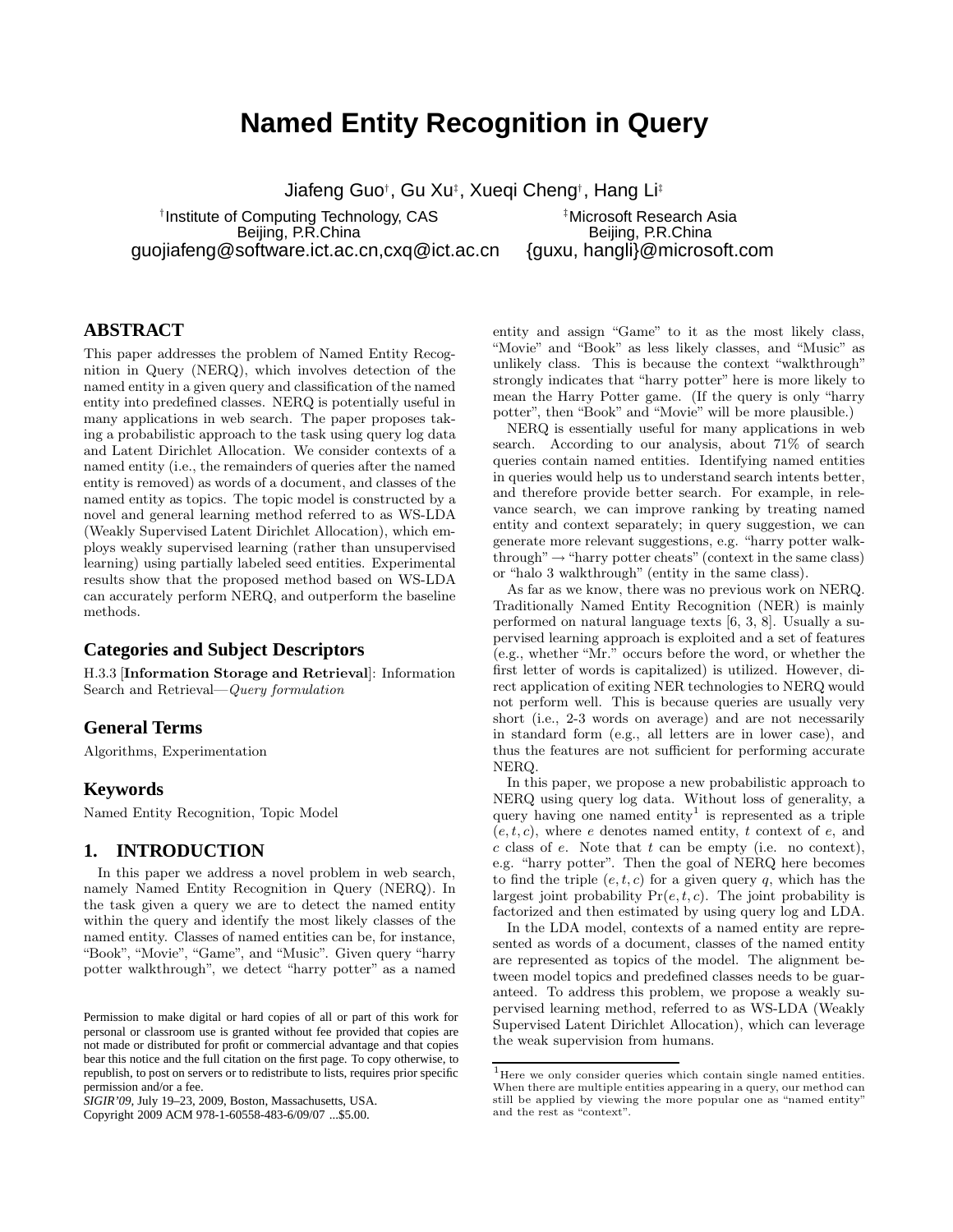Our approach is in part inspired by the work [19]. They proposed a method for acquiring named entities from query log using templates. There are some differences between their work and ours. Our focus is NERQ while theirs is offline query log mining (there is no online prediction in their case). We employ a probabilistic model, while they take a deterministic approach in the sense that they assume that each named entity can only belong to one class.

Our contribution in this paper lies in the following points. (1) We have formalized the problem of NERQ. (2) We have proposed a novel method for conducting NERQ. (3) We have developed a new topic modeling method with weakly supervised learning, i.e. WS-LDA.

The rest of the paper is organized as follows. Section 2 introduces related work. Section 3 defines the problem of NERQ and proposes a probabilistic approach to the task. Section 4 describes WS-LDA in details. Experimental results are presented in Section 5. Conclusions are made in the last section.

## **2. RELATED WORK**

Needless to say, query processing is critically important for web search. Previous work mainly focused on query segmentation, query parsing, query classification, and query log mining. As far as we know, however, there was no work on Named Entity Recognition in Query (NERQ) as defined in this paper.

Query segmentation separates a query into a number of units [20, 2, 25]. However, it does not identify named entities from units and also does not assign class labels to units. Syntactic parsing focuses on identifying linguistic structure of query [9, 12, 13]. Query classification falls into two groups: (1) classification according to search intent, such as informational, navigational or transactional [7, 21, 16]; (2) classification according to semantics of query, such as "Shopping" or "Living" [24, 1]. In query classification, the whole query is classified and there is no further analysis on the internal structure of query.

Query log mining is also related to our work, particularly that by Paşca [19, 18, 23]. Paşca proposes a method for acquiring named entities in a class from query log. A query is supposed to consist of an instance (named entity) and a template (context). A bootstrapping method is employed to mine instances of a class by utilizing the templates of the class, starting with a small number of seed instances. Their approach is deterministic and it can only work well in the cases in which a named entity belongs to a single class.

Named Entity Recognition is usually performed on text documents. Early work on NER was based on rules [11]. Recently machine learning techniques have been applied to NER, including supervised machine learning [6, 3], semisupervised learning [8] and unsupervised learning [10]. Features are utilized in these approaches. However, directly applying previous NER approaches to NERQ would not work well, because queries are usually short and not well formed.

Related work also includes topic modeling. Many topic models have been proposed including PLSI [15], LDA [5], and their extensions [14, 4]. Topic models have been utilized in topic discovery, document classification, citation analysis, and social network analysis. Our work exploits topic modeling in a new application, and is particularly unique in that it trains LDA with a weekly supervised learning method. There are several methods proposed for performing supervised learning of topic models [26, 17, 22]. In WS-LDA, we include weak supervision information as soft constraints in the objective function.

# **3. OUR APPROACH TO NERQ**

### **3.1 NERQ Problem**

Named Entity Recognition in Query (NERQ) is a task defined as follows. Given a query, we try to detect the named entities within query and categorize the named entities into classes. The classes are from a predefined taxonomy.

We have conducted a manual analysis on 1,000 *unique* queries randomly selected from the search log of a commercial web search engine. It indicates that named entities appear very frequently in queries and about 70% of the queries contain named entities. Furthermore, if a named entity occurs in a query, usually only that single named entity occurs and less than 1% of the queries contain two or more named entities. (In this paper, we focus on single-named-entity queries and take the processing of multiple named-entity queries as future work).

Queries tend to be short (i.e., 2-3 words on average) and not well formed. It makes NERQ a challenging task. In this paper, we propose a probabilistic approach to the problem using query log data.

#### **3.2 Probabilistic Approach**

A single-named-entity query  $q$  can be represented as triples  $(e, t, c)$ , where  $e$  denotes named entity,  $t$  denotes the context of e in  $q$ , and c denotes the class of e. Note that t is further expressed as  $\alpha \# \beta$ , where  $\alpha$  and  $\beta$  denote the left and right contexts respectively and # denotes a placeholder for named entity. Either  $\alpha$  or  $\beta$  can be empty (e.g. "# walkthrough", "lyrics to  $\#$ "), or both can be empty (i.e. " $\#$ "). For example, for query "harry potter walkthrough" belonging to Game, the associated triple is ("harry potter", " $#$ walkthrough", Game).

The goal of NERQ is to detect the named entity e in query q, and assign the most likely class label  $c$  to  $e$ . Therefore, it can be accomplished by finding the triple  $(e, t, c)^*$  among all possible triples, satisfying:

$$
(e, t, c)^* = \arg \max_{(e, t, c)} \Pr(q, e, t, c)
$$
  
= 
$$
\arg \max_{(e, t, c)} \Pr(q|e, t, c) \Pr(e, t, c)
$$
  
= 
$$
\arg \max_{(e, t, c) \in G(q)} \Pr(e, t, c)
$$
 (1)

In Eqn. (1), conditional probability  $Pr(q|e, t, c)$  represents how likely query q is generated from triple  $(e, t, c)$ . Note that given a triple, it will uniquely determine a query. Therefore, for fixed query  $q$  and triple  $(e, t, c)$ ,  $Pr(q|e, t, c)$  can only be one or zero. That is, there are only two possibilities: either  $(e, t, c)$  generates q or  $(e, t, c)$  does not generate q. For instance, query "harry potter walkthrough" can be generated by ("harry potter", "# walkthrough", ∗), but not ("halo 3", "# walkthrough", \*). We define  $G(q)$  as the set containing all possible triples that can generate query  $q$ (i.e.,  $Pr(q|e, t, c)$  equals one). Thus, the triple having largest probability  $(e, t, c)^*$  must be in  $G(q)$ .

Therefore, to conduct NERQ we only need to calculate the joint probability  $Pr(e, t, c)$  for each triple in  $G(q)$ , which can be further factorized as below:

$$
Pr(e, t, c) = Pr(e) Pr(c|e) Pr(t|e, c)
$$
  
= Pr(e) Pr(c|e) Pr(t|c) (2)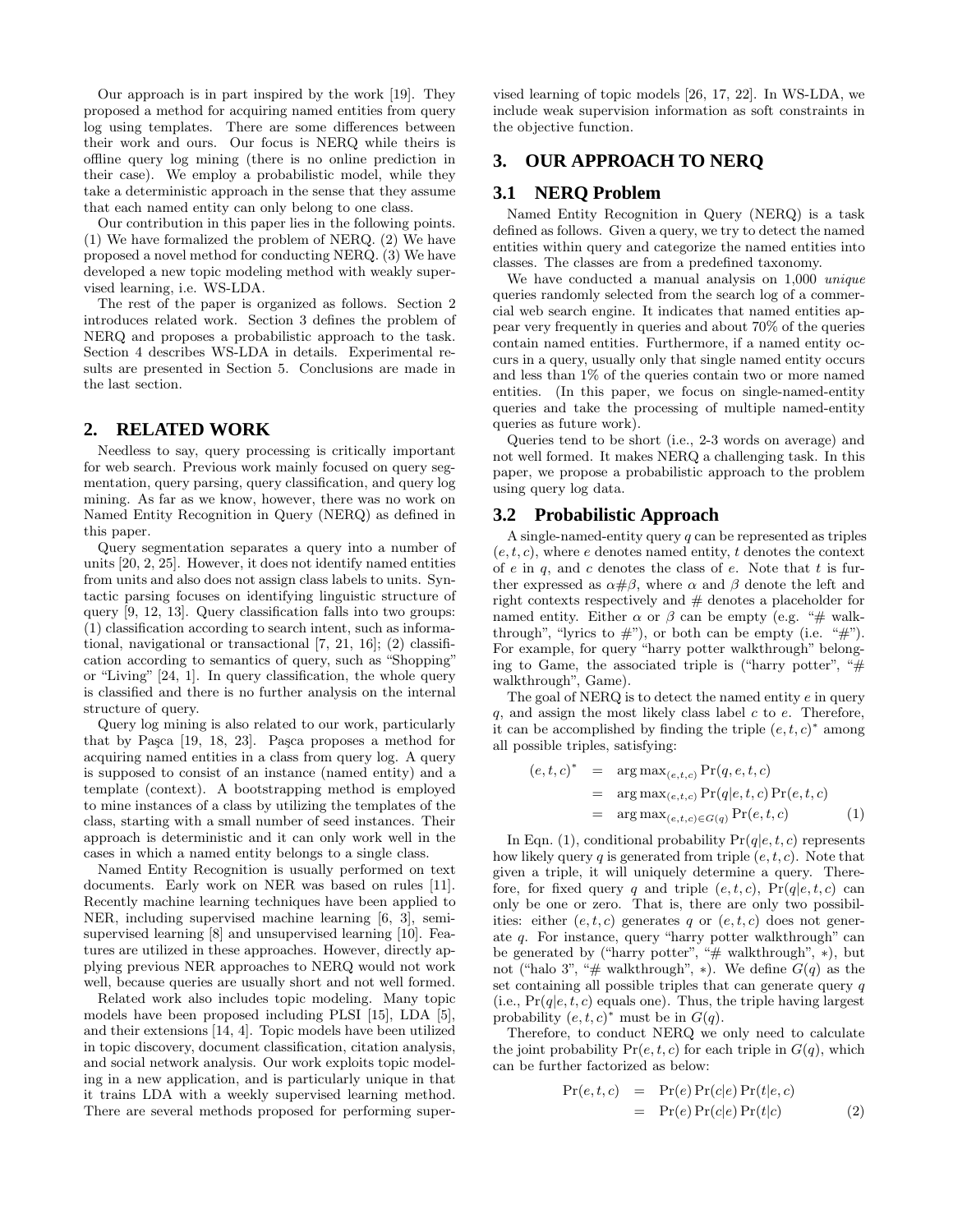In Eqn. (2), we assume that  $Pr(t_i|c) = Pr(t_i|c, e_i)$ , that is, context only depends on class but not specific named entity. This assumption largely reduces the parameter space and thus makes the learning tractable. It is also a reasonable assumption in practice because classes usually share common contexts, e.g., "Music" takes " $\#$  lyrics" and " $\#$  mp3" as contexts. There are contexts specific to named entities. However, due to data sparseness, one can hardly accurately estimate the probabilities of them.

The problem then becomes how to estimate  $Pr(e)$ ,  $Pr(c|e)$ and  $Pr(t|c)$ . The number of such probabilities is extremely large, because there are an extremely large number of named entities and contexts. These include variants of named entities like "harry potter 6" and "harry potter and the halfblood prince", and variants of contexts like "# lyrics", "lyrics to  $\#$ ", and even typos " $\#$  lyrix".

#### **3.3 Topic Model for NERQ**

Suppose there is a training data set available, which contains triples from labeled queries  $T = \{(e_i, t_i, c_i)|i=1,\ldots,N\}$ where  $(e_i, t_i, c_i)$  denotes the "true" triple for query  $q_i$  and N is the data size. Therefore, the learning problem can be formalized as:

$$
\max \prod_{i=1}^{N} \Pr(e_i, t_i, c_i)
$$
\n(3)

If each named entity only belongs to one class, we can build the training data  $T$  easily (e.g., using the method in [19]). However, in reality named entities are usually ambiguous, e.g., "harry potter" can belong to classes "Book", "Movie", and "Game". It would be difficult as well as timeconsuming to manually assign class labels to named entities in queries. Therefore, we collect training data  $T = \{(e_i, t_i)\}\,$ , and view class label  $c_i$  as hidden variable. We also know the possible classes of each named entity in training. The learning problem with respect to the new training data  $T =$  $\{(e_i, t_i)\}\)$  becomes:

$$
\max \prod_{i=1}^{N} \Pr(e_i, t_i) = \max \prod_{i=1}^{N} \Pr(e_i) \sum_{c} \Pr(c|e_i) \Pr(t_i|c) \quad (4)
$$

In Eqn. (4),  $Pr(e_i)$  represents the popularity of named entity  $e_i$ ,  $Pr(c|e_i)$  represents the likelihood of class c given named entity  $e_i$ , and  $Pr(t_i|c)$  represents the likelihood of context  $t_i$  given class c. The prior probability  $Pr(e_i)$  can be estimated in different ways, independent of  $Pr(c|e_i)$  and  $Pr(t_i|c)$ . Suppose it is estimated as  $\hat{Pr}(e_i)$ , then Eqn. (4) becomes:

$$
\max \prod_{i=1}^{N} \hat{\Pr}(e_i) \prod_{i=1}^{N} \sum_{c} \Pr(c|e_i) \Pr(t_i|c)
$$
 (5)

In this way, the learning problem becomes that of learning the probabilities in Eqn. (5), which form a topic model. In the topic model, a named entity corresponds to a document, contexts of a named entity correspond to words of the document, classes of a named entity correspond to topics of the model. Without loss of generality, we choose LDA as topic model in this paper. The topic model also has some specialties. The topics (or classes) in the topic model are predefined and the possible topics of each document are given in training.

## **3.4 Implementation**

In this section, we explain how to use the topic model and query log to build a NERQ system. The processing consists of two stages, offline training and online prediction.

#### *3.4.1 Offline Training*

The offline training process is a combination of learning algorithm and data mining technique. There are two steps:

(1) We first select some named entities as seeds, and assign possible classes to each of them. There might be multiple classes for each named entity. Note that the effort in this labeling is limited, since we only need to label a small number of named entities (not queries). Then we scan the query log with the seed named entities and collect all the queries containing them. In this way, we can generate the training data  $(e_i, t_i)$  and learn a topic model with regard to the seed named entities. There is a significant difference between conventional topic modeling and the learning here. First, the hidden topics (or classes) are predefined. Furthermore, the possible topics (classes) of a document (named entity) are given in weak supervision. We propose a method that can conduct weakly supervised learning of topic model, referred to as WS-LDA (Weakly Supervised Latent Dirichlet Allocation). We will introduce the details in the next section. After this step, we obtain the estimated probabilities  $Pr(c|e)$  for each seed named entity as well as  $Pr(t|c)$  for each class.

(2) We scan the query log again with the previously learned contexts, collect all the queries containing the contexts, and extract the remainder of these queries as new named entities. (To ensure a high quality extraction, we heuristically make a threshold cut-off in this process). Next, WS-LDA is employed to estimate  $Pr(c|e)$  for the newly extracted named entities, with the probabilities  $Pr(t|c)$  fixed. The probabilities  $Pr(e)$  for newly extracted named entities are also estimated in this process. Specifically, we use the total frequency of queries containing e in the query log to approximate  $Pr(e)$ . The more frequently named entity e occurs, the larger probability  $Pr(e)$  will be.

In this way, we can estimate all the probabilities we need, that is,  $Pr(e)$ ,  $Pr(c|e)$ , and  $Pr(t|c)$ . We create an index for the named entities and the classes, and store the estimated probabilities for efficient online prediction. The detailed algorithm for the offline training process is shown in Alg. 1.

#### *3.4.2 Online Prediction*

In online prediction, we try to find the most likely triples in  $G(q)$  for a query q. We can generate  $G(q)$  by segmenting the query into named entity and context in all possible ways, and labeling segmented named entities with all possible classes. For each triple  $(e, t, c)$  in  $G(q)$ , the joint probability  $Pr(e, t, c)$  is then calculated. The triples with highest probabilities are output results for NERQ. The detailed algorithm is shown in Alg. 2. The time complexity of the algorithm is  $O(kn^2)$ , where k denotes number of classes and  $n$  denotes number of words in a query. Since both  $k$ and  $n$  are very small, the prediction can be conducted very efficiently. We skip those queries which do not have named entity and context stored in the index.

### **4. WS-LDA**

The learning of topic model in our method for NERQ is a new problem, since the topics in the model are predefined,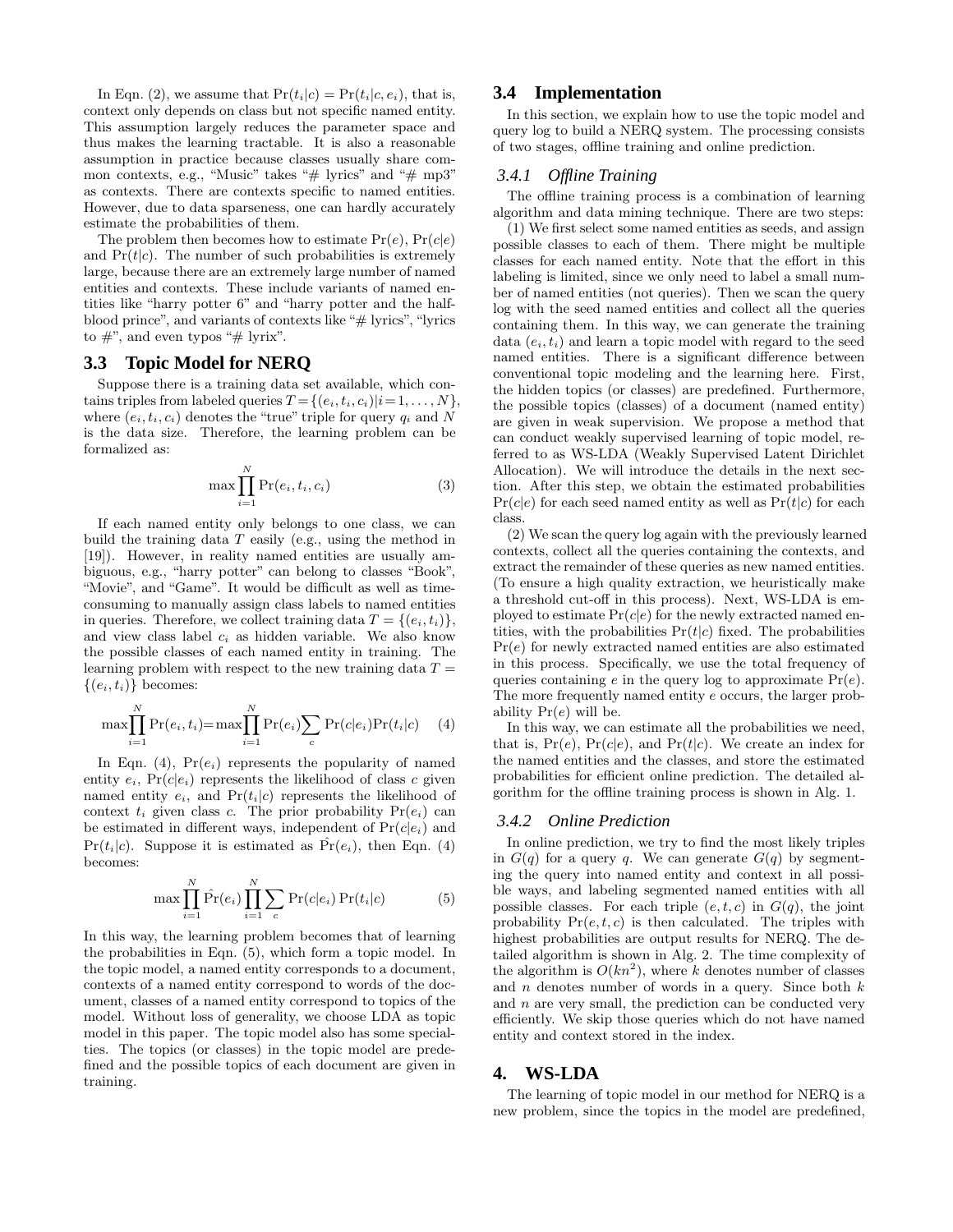#### **Algorithm 1** Offline Training Algorithm

| <b>Input:</b> Repository of queries $Q$ , set of classes $C$ , set of seed named |
|----------------------------------------------------------------------------------|
| entities S with their labels $C_s$ , $s \in S$                                   |
| <b>Output:</b> Context set T, class index $I_C$ , and named entity index $I_E$   |
| <b>Variable:</b> $T_* = \text{context of named entity *,}$                       |
| $E =$ pool of named entities                                                     |
| 1: initialize $I_C \leftarrow \emptyset, I_F \leftarrow \emptyset$               |
| 2: $T \leftarrow \varnothing$                                                    |
| 3: for all $q \in Q$ do                                                          |
| for all $s \in S$ do<br>4:                                                       |
| 5.<br>if $(q \text{ contains } s)$ then                                          |
| $t \leftarrow RemainderContext(q, s)$<br>6:                                      |
| $T = T \cup t$<br>7:                                                             |
| 8:<br>update t's information in $T_s$                                            |
| end if<br>9:                                                                     |
| 10:<br>end for                                                                   |
| $11:$ end for                                                                    |
| 12: train topic model WS-LDA over $(S, {T_s}_{s \in S}, {C_s}_{s \in S})$        |
| 13: store learned probabilities $\{Pr(t c)\}_{t \in T, c \in C}$ into $I_C$      |
| 14: $E \leftarrow \varnothing$                                                   |
| 15: for all $q \in Q$ do                                                         |
| for all $t \in T$ do<br>16:                                                      |
| 17:<br>if $(q \text{ contains } t)$ then                                         |
| $e \leftarrow QueryRemainderEntity(q, t)$<br>18:                                 |
| 19:<br>$E = E \cup e$                                                            |
| 20:<br>update t's information in $T_e$                                           |
| 21:<br>end if                                                                    |
| 22:<br>end for                                                                   |
| $23:$ end for                                                                    |
| 24: cut off $E$ to retain high quality named entities                            |
| 25: for all $e \in E$ do                                                         |
| 26:<br>estimate $Pr(e)$ with $T_e$                                               |
| 27:<br>estimate $\{\Pr(c e)\}_{c\in C}$ with $T_e$ and learned WS-LDA            |
| store $(\Pr(e), \{\Pr(c e)\}\subset_{c\in C})$ in $I_E$<br>28:                   |
| $29:$ end for                                                                    |
| 30: return $(T, I_C, I_E)$                                                       |
|                                                                                  |

**Table 1: Relationship between Notions**

| Query        | Document Symbol |                  |
|--------------|-----------------|------------------|
| Context      | Word            | $w_n$            |
| Named entity | Document        | $\boldsymbol{w}$ |
| Class        | Topic           | $z_n$            |

and the possible topics of document are given. We propose a new method for learning topic model, WS-LDA (Weakly Supervised Latent Dirichlet Allocation). WS-LDA is a general method and can be used in other applications.

For readability, we use conventional notations for document processing to describe the topic model. Specifically, contexts become "words", contexts of a named entity form a "document", and classes of named entity correspond to "topics". Suppose that we have named entity "harry potter" with classes "Movie", "Book", and "Game", and find three queries containing "harry potter" in the query log, "harry potter movie", "harry potter walkthrough", and "harry potter review". Then the document with respect to "harry potter" will contain three words, i.e. " $#$  movie", " $#$  walkthrough", and "# review", and the topics of the document will be "Movie", "Book", and "Game". The relationship between query data and document data is summarized in Table 1.

Accordingly, we can rewrite the topic model in Eqn. (5) in the following form for better understanding:

$$
\prod_{e} \prod_{\{i|e=e_i\}} \sum_{c} \Pr(c|e_i) \Pr(t_i|c) \tag{6}
$$

where  $e$  denotes a unique named entity in training data. Please note that  $Pr(e_i)$  is dropped for clarity, and it can be easily integrated into the model. The first product in Eqn. (6) is on all the unique named entities in the training data (document level product), and the second one is on all the contexts of the same named entity (word level product).

#### **Algorithm 2** Online Prediction Algorithm

**Input:** Query  $q = w_1w_2 \ldots w_n$ , a set of classes *C*, context set *T*, named entity index  $I_E$  and class index  $I_C$ **Output:** Top *K* recognition results *R* 1: initialize  $R \leftarrow \varnothing$ 

2: **for**  $i = 1$  to *n* **do**<br>3: **for**  $i = i$  to *n* **e** 

3: **for**  $j = i$  to *n* **do**<br>4:  $e \leftarrow w_i w_{i+1}$ 

4:  $e \leftarrow w_i w_{i+1} \dots w_j$ <br>5:  $t \leftarrow w_1 w_2 \dots w_{i-1}$ 

5:  $t \leftarrow w_1 w_2 \dots w_{i-1} \# w_{j+1} w_{j+2} \dots w_n$ <br>6: **if**  $(e \in I_F \text{ and } t \in T)$  then

6: **if**  $(e \in I_E$  and  $t \in T)$  **then**<br>7: **for all**  $c \in C$  **do** 

for all  $c \in C$  do

8:  $r \leftarrow \text{new recognition}$ <br>9:  $r \cdot \text{triple} \leftarrow \{e, t, c\}$ 

9:  $r.triple \leftarrow \{e, t, c\}$ <br>10: compute  $Pr(e), Pr(e)$ 10: compute  $\Pr(e)$ ,  $\Pr(e|e)$ ,  $\Pr(t|e)$  using  $I_E$  and  $I_C$ <br>11:  $r.nrob \leftarrow \Pr(e) \Pr(t|e)$ 

```
11: r.\text{prob} \leftarrow \Pr(e)\Pr(c|e)\Pr(t|c)<br>12: R.\text{push}(r)
```

```
R.push(r)
```
13: **end for**

end if

```
15: end for
```
16: **end for**

```
17: sort R by prob
```
18: truncate *R* to size *K*

```
19: return R
```
## **4.1 Model**

We first give the definition of the model in WS-LDA, which is the same as the conventional LDA. Suppose there is a corpus of M documents  $\mathcal{D} = \{w_1, ..., w_M\}$  sharing K topics, and each document is a sequence of N words denoted by  $w = \{w_1, ..., w_N\}$ . It is assumed that the documents w in the corpus  $D$  are generated by the following generative process:

- 1. Draw topic distribution  $\theta \sim$  Dirichlet( $\alpha$ )
- 2. For each word
	- (a) Draw topic assignment z<sup>n</sup> ∼ Multinomial(*θ*)
	- (b) Draw word  $w_n \sim \text{Multinomial}(\beta_{z_n})$ , a multinomial distribution conditioned on topic  $z_n$

Given parameters  $\Theta = {\alpha, \beta}$ , we obtain the probability distribution of a document:

$$
p(\mathbf{w}|\Theta) = \int p(\boldsymbol{\theta}|\boldsymbol{\alpha}) (\prod_{n=1}^{N} \sum_{z_n} p(z_n|\boldsymbol{\theta}) p(w_n|z_n, \boldsymbol{\beta})) d\boldsymbol{\theta} \qquad (7)
$$

Finally, taking the product of probabilities of documents, we obtain the probability of corpus:

$$
p(\mathcal{D}|\Theta) = \prod_{d=1}^{M} \int p(\theta_d|\alpha) \left(\prod_{n=1}^{N_d} \sum_{z_{dn}} p(z_{dn}|\theta_d) p(w_{dn}|z_{dn}, \beta)\right) d\theta_d
$$

#### **4.2 Weak Supervision**

In NERQ, employing an unsupervised learning method to learn the topic model would not work. This is because the topics (classes) are explicitly predefined in NERQ. In contrast, the topics in a conventional topic model are implicit and are automatically learned. There is no guarantee that the hidden topics learned by unsupervised learning method will be aligned with the predefined topics (classes). Therefore, we need to introduce supervision in the training process of the topic model.

The supervision is from the manual class labels on each seed named entity. The labels are not exclusive because ambiguity exists in named entities. For example, "harry potter" may have three classes, i.e. "Movie", "Book", and "Game". We only ask human judges to make a judgment on whether a named entity can belong to a class or not. (It would be extremely hard for human judges to decide a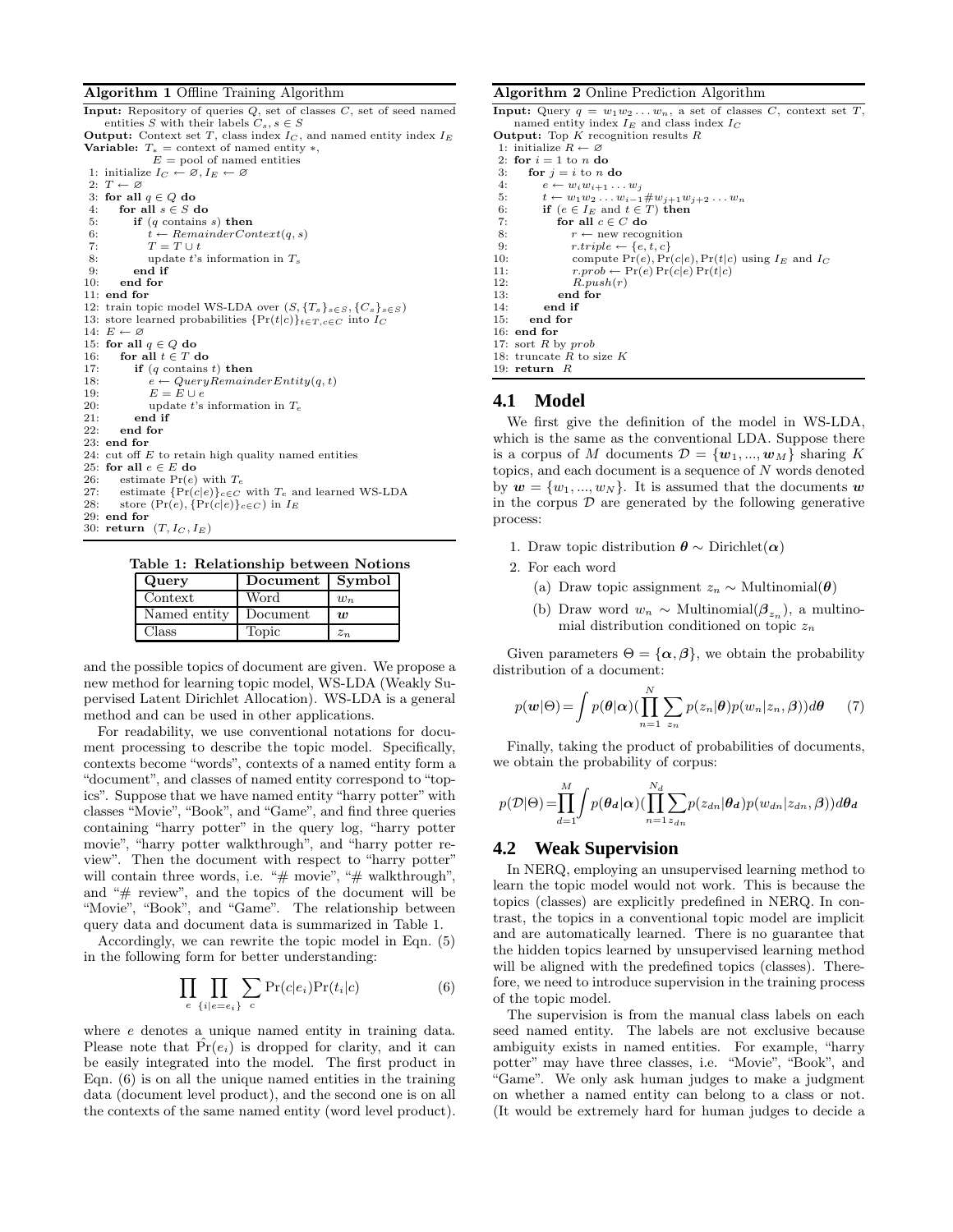probability of a named entity's belonging to a class.) This type of labels is viewed as *weak* supervision for training. That means, in the terminology of topic modeling, we only assume that a document has high probabilities on *labeled topics*, but very low probabilities on *unlabeled topics*.

#### *4.2.1 Objective Function*

Given document  $w$ , the assigned class labels are represented as  $y = \{y_1, ..., y_K\}$ , where  $y_i$  takes 1 or 0 when the  $i$ -th topic is or is not assigned to the document, and  $K$  denotes the number of topics. The weak supervision information will be used as soft constraints in the objective function. WS-LDA tries to maximize the likelihood of data with respect to the model, and at the same time satisfy the soft constraints. The constraints are defined as follows.

$$
\mathcal{C}(\boldsymbol{y},\Theta) = \sum_{i=1}^{K} y_i \bar{z}_i
$$
 (8)

Here we let  $\bar{z}_i = \frac{1}{N} \sum_{n=1}^{N} z_n^i$ , where  $z_n^i$  is 1 or 0 when the *i*-th topic is or is not assigned to the *n*-th word. That is to say,  $\overline{z}_i$  represents the empirical probability of the *i*-th topic in document *w*. As we can see, maximizing the soft constraints actually can meet the following two goals at the same time: (1) the *i*-th latent topic is aligned to the *i*-th predefined class; and (2) the document *w* is mainly distributed over labeled classes.

Specifically, the objective function with respect to a document is defined as follows.

$$
\mathcal{O}(\mathbf{w}|\mathbf{y},\Theta) = \log p(\mathbf{w}|\Theta) + \lambda \mathcal{C}(\mathbf{y},\Theta)
$$
\n(9)

where likelihood function  $p(w|\Theta)$  and soft constraint function  $\mathcal{C}(\mathbf{y}, \Theta)$  are represented as in Eqn. (7) and (8) respectively, and  $\lambda$  is coefficient. If  $\lambda$  equals 0, WS-LDA learning will degenerate to LDA learning.

Finally, substituting Eqn. (7) and (8) into Eqn. (9) and taking the sum over all documents, we obtain the following total objective function:

$$
\mathcal{O}(\mathcal{D}|\mathcal{Y}, \Theta) = \sum_{d=1}^{M} \mathcal{O}(w_d | \mathbf{y}_d, \Theta)
$$
  
= 
$$
\sum_{d=1}^{M} \log \int p(\theta_d | \alpha) (\prod_{n=1}^{N_d} \sum_{z_{dn}} p(z_{dn} | \theta_d) p(w_{dn} | z_{dn}, \beta)) d\theta_d
$$
  
+ 
$$
\sum_{d=1}^{M} \lambda \sum_{i=1}^{K} y_{di} \bar{z}_{di}
$$
 (10)

#### *4.2.2 Algorithm*

WS-LDA is equivalent to maximizing the objective function in Eqn. (10). However, there might be no analytic solution for the problem as in conventional LDA learning. Therefore, we employ a variational method similar to that in [5] to approximate the posterior distribution of the latent variables. The approximate distribution is characterized by the following variational distribution:

$$
q(\boldsymbol{\theta}, \boldsymbol{z} | \Lambda) = q(\boldsymbol{\theta} | \boldsymbol{\gamma}) \prod_{n=1}^{N} q(z_n | \phi_n)
$$

where  $\Lambda = {\gamma, \phi_{1:N}}$  are variational parameters. Specifically,  $\gamma$  is Dirichlet parameter and  $\phi_{1:N}$  are multi-nominal parameters.

Therefore, the objective function for a single document can be derived as follows.

$$
\mathcal{O}(\boldsymbol{w}|\boldsymbol{y},\Theta) = L(\Lambda;\Theta) + D(q(\boldsymbol{\theta},\boldsymbol{z}|\Lambda)||p(\boldsymbol{\theta},\boldsymbol{z}|\boldsymbol{w},\Theta)) \quad (11)
$$

where

$$
L(\Lambda; \Theta) = \int \sum_{z} q(\theta, z | \Lambda) \log \frac{p(\theta, z, w | \Theta)}{q(\theta, z | \Lambda)} d\theta
$$

$$
+ \int \sum_{z} q(\theta, z | \Lambda) \lambda C(\mathbf{y}, \Theta) d\theta
$$

Minimizing the KL divergence between the variational posterior probability and the true posterior probability, denoted as  $D(q(\theta, z|\Lambda)||p(\theta, z|w, \Theta))$ , gives a good approximate distribution of  $p(\theta, z | w, \Theta)$ . From Eqn. (11) we can see, this is equivalent to maximizing the lower bound  $L(\Lambda; \Theta)$ on the objective function  $\mathcal{O}(w|\mathbf{y}, \Theta)$  with respect to  $\Lambda$  which has the form

$$
\mathcal{O}(\boldsymbol{w}|\boldsymbol{y},\Theta) \ge L(\Lambda;\Theta) \n= E_q[\log p(\boldsymbol{\theta}|\boldsymbol{\alpha})] + E_q[\log p(\boldsymbol{z}|\boldsymbol{\theta})] + E_q[\log p(\boldsymbol{w}|\boldsymbol{z},\boldsymbol{\beta})] \n- E_q[\log q(\boldsymbol{\theta})] - E_q[\log q(\boldsymbol{z})] + E_q[\lambda \mathcal{C}(\boldsymbol{y},\Theta)]
$$

Let  $\beta_{iv}$  be  $p(w_n^v = 1 | z^i = 1)$  for word v. Each of the above terms can be expressed in the following equations  $(12) \sim (17)$ :

$$
L(\Lambda; \Theta) = \log \Gamma(\sum_{j=1}^{K} \alpha_j) - \sum_{i=1}^{K} \log \Gamma(\alpha_i)
$$
  
+ 
$$
\sum_{i=1}^{K} (\alpha_i - 1)(\Psi(\gamma_i) - \Psi(\sum_{j=1}^{K} \gamma_j))
$$
 (12)  
+ 
$$
\sum_{n=1}^{N} \sum_{i=1}^{K} \phi_{ni}(\Psi(\gamma_i) - \Psi(\sum_{j=1}^{K} \gamma_j))
$$
 (13)

$$
+ \sum_{n=1}^{N} \sum_{i=1}^{i} \varphi_{ni}(\Psi(\gamma_i) - \Psi(\sum_{j=1}^{i} \gamma_j))
$$
 (13)  
+ 
$$
\sum_{n=1}^{N} \sum_{i=1}^{K} \sum_{v=1}^{V} \phi_{ni}w_n^v \log \beta_{iv}
$$
 (14)

$$
- \log \Gamma(\sum_{j=1}^K \gamma_j) + \sum_{i=1}^K \log \Gamma(\gamma_i)
$$

$$
- \sum_{i=1}^{K} (\gamma_i - 1)(\Psi(\gamma_i) - \Psi(\sum_{j=1}^{K} \gamma_j)) \qquad (15)
$$
  
- 
$$
\sum_{n=1}^{N} \sum_{i=1}^{K} \phi_{ni} \log \phi_{ni} \qquad (16)
$$

$$
+\frac{\lambda}{N}\sum_{n=1}^{N}\sum_{i=1}^{K}y_{i}\phi_{ni} \qquad (17)
$$

Notice that

$$
E_q[\bar{z}_i] = E_q[\frac{1}{N} \sum_{n=1}^N z_n^i] = \frac{1}{N} \sum_{n=1}^N E_q[z_n^i] = \frac{1}{N} \sum_{n=1}^N \phi_{ni}
$$

is used for the derivation of the term (17).

A variational expectation-maximization (EM) algorithm is then employed to estimate the model parameters Θ. **E-step**:

$$
\gamma_i = \alpha_i + \sum_{n=1}^{N} \phi_{ni}
$$

$$
\phi_{ni} \propto \beta_{iv} \exp(\Psi(\gamma_i) - \Psi(\sum_{j=1}^{K} \gamma_j) + \frac{\lambda}{N} y_i)
$$

**M-step**:

$$
\beta_{ij} \propto \sum_{d=1}^{M} \sum_{n=1}^{N_d} \phi_{dni} w_{dn}^j
$$

Dirichlet parameter  $\alpha$  can be updated in the M-step by using an efficient Newton-Raphson method in which the inverted Hessian can be computed in linear time.

#### **4.3 Prediction**

WS-LDA is also used in prediction. Specifically, we calculate the probability  $Pr(c|e)$  for unseen named entities in NERQ. This corresponds to estimating the probability of topic given a new document *w* with the already estimated model Θ. The estimation is then equivalent to approximating the posterior topic distribution  $\theta$  of the new document *w* using the variational inference procedure. Notice this is the same as variational inference in conventional LDA (cf.,  $[5]$ .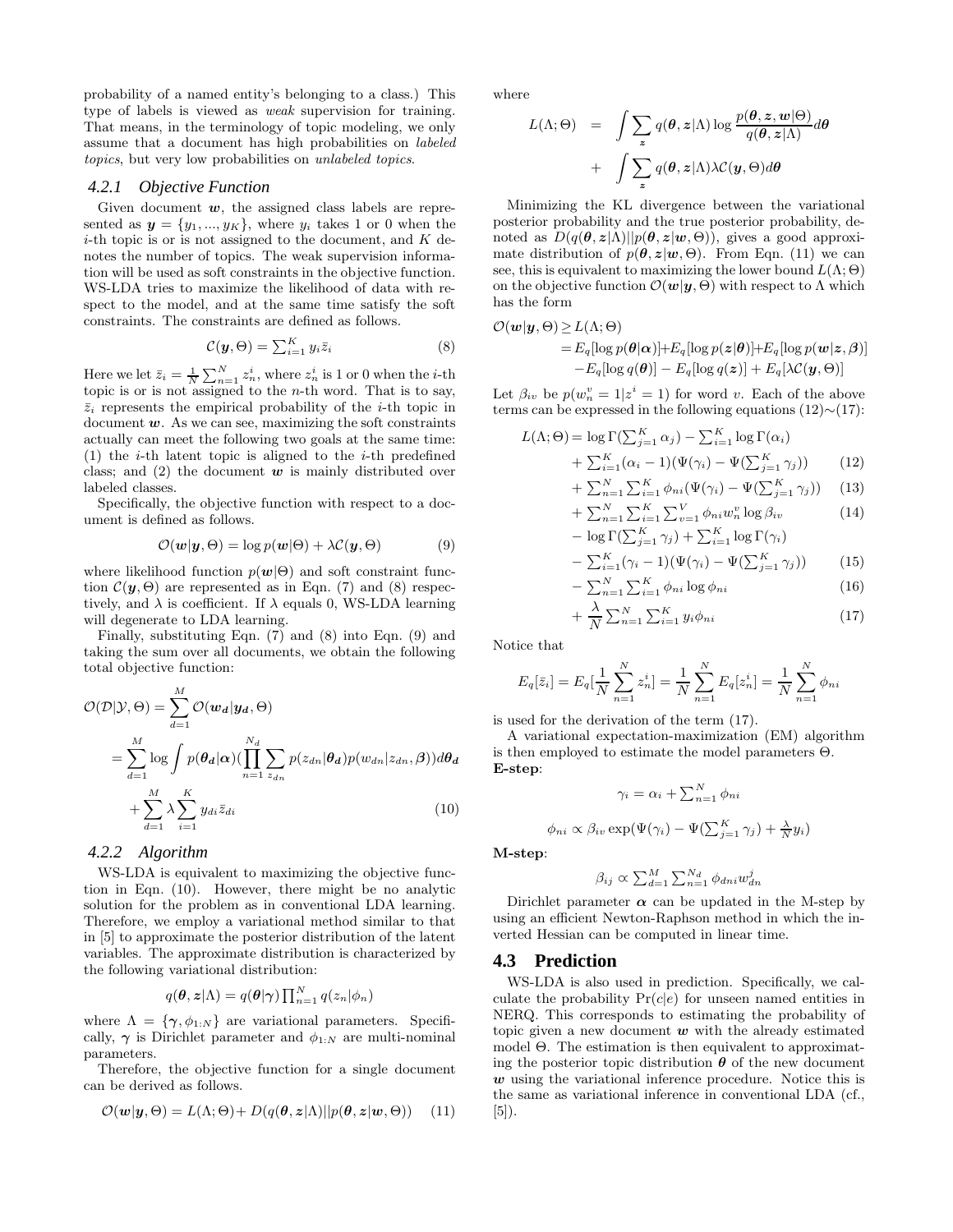## **5. EXPERIMENTAL RESULTS**

We conducted experiments to verify the effectiveness of NERQ using WS-LDA. In this section, we first introduce the data sets used in experiments. Then we demonstrate the effectiveness of our approach in NERQ. Finally, we compare our method of NEQR using WS-LDA with two baseline methods, the deterministic approach proposed in [19], referred to as Determ, and conventional LDA (unsupervised learning), referred to as LDA. Note that although LDA is viewed as a baseline, there was no previous work on using LDA in NERQ. In the experiments  $\lambda$  was set to 1 by default.

## **5.1 Data Set**

We made use of a real data set consisting of over *6 billion* queries, in which the number of unique queries is *930 million*. The queries were randomly sampled from the query log of a commercial web search engine.

Four semantic classes were considered in our experiments, including "Movie", "Game", "Book", and "Music". Based on these classes, 180 named entities were selected from the web sites of Amazon, GameSpot, and Lyrics. Four human annotators labeled the classes of the named entities. If there was a disagreement among the annotators, we took a majority voting. Multiple classes can be assigned to one named entity. The annotated data was further divided into a training set containing 120 named entities and a test set containing 60 named entities.

The data set has the following characteristics. First, the overlap ratios between classes vary according to class pairs, e.g. the "Movie" and "Game" classes as well as the "Movie" and "Book" classes have higher overlap ratios ( $\geq 20\%$ ). It seems natural because a movie is often adapted from a book with the same title, or a game is often inspired by a movie and named after the movie. Second, the selected classes differ from one another in terms of frequency in query log. e.g. named entities in "Movie" and "Game" classes occur more frequently than in "Book" and "Music" classes.

Starting from the 120 seed named entities, we trained a WS-LDA model for conducting NERQ. Specifically, we extracted all the possible contexts of seed named entities, and created a WS-LDA model as described in Sections 3 and 4. Finally we obtained 432,304 contexts and indexed about 1.5 million named entities.

## **5.2 NERQ by WS-LDA**

We conducted NERQ on queries from a separate query log, which consists of about 12 million unique queries, and obtained about 0.14 million recognition results. We randomly sampled 400 queries from the recognition results for evaluation. Table 2 gives some examples from the data set and Table 3 shows the number of queries in the data set grouped by the predicted classes of named entities.

Each recognition result was then manually labeled as "correct" or "incorrect". A result is viewed as correct *if and only if both the detection and classification of the named entity are correct*. The performance of NERQ is evaluated in terms of top N accuracy. "Top N accuracy" here is defined in the following way: an algorithm output will be considered "correct" if at least one of top N results is labeled as "correct".

Fig. 1 shows the accuracy of our NERQ method in terms of top N accuracy. "Overall" stands for the average performance of NERQ over all classes. From Fig. 1 we can see that the overall top 1 accuracy is 81.75% which is reasonably good. When we consider the top 3 results, we can even

|  |  |  | Table 2: Example Queries |
|--|--|--|--------------------------|
|--|--|--|--------------------------|

| pics of fight club        | braveheart quote        |
|---------------------------|-------------------------|
| watch gladiator online    | american beauty company |
| 12 angry men characters   | mario kart guide        |
| pc mass effect            | crysis mods             |
| mother teresa images      | condemned screenshots   |
| 4 minutes lyric           | king kong               |
| the black swan summary    | blackwater novel        |
| new moon                  | rehab the song          |
| nineteen minutes synopsis | umbrella chords         |
| all summer long video     | girlfriend lyrics       |

|  |  |  |  | Table 3: Statistics on Sampled Recognition Results |  |
|--|--|--|--|----------------------------------------------------|--|
|--|--|--|--|----------------------------------------------------|--|

|                | vie | Game     | <b>Book</b> | Music |
|----------------|-----|----------|-------------|-------|
| Num<br>queries |     | $_{108}$ |             | 99    |

make the overall accuracy reach 97.5%. Fig. 1 also shows the performances of NERQ in different classes. From the results we can see that our method of NERQ using WS-LDA is effective in each class.

We further made error analysis on our NERQ results. There were mainly three types of errors. (1) Errors were mainly caused by inaccurate estimation of  $Pr(e)$ . It seems that the current way of estimating  $Pr(e)$  has certain bias, which prefers the segmentation with a shorter named entity. We may reduce such kind of errors by employing a better estimation method. (2) Some contexts were not learned in our approach since they are uncommon. For example, in the query "lyrics for forever by chris brown", "forever by chris brown" was recognized as a "Music" named entity and "lyrics for #" the context. Ideally, "forever" should be recognized as named entity of "Music", and "lyrics for # by chris brown" as context. However, since the context "lyrics for  $#$ by chris brown" is quite specific, it was not covered by our learning method. Some of such errors may be eliminated by using more seed named entities. (3) Some queries contained the named entity out of predefined classes. For example, in query "american beauty company", "american beauty" was incorrectly recognized as a movie name. Since "american beauty" was indexed as a movie name and "# company" was as a common context, our NERQ system may occasionally make such kind of errors. We may reduce them when we utilize more classes.

## **5.3 WS-LDA v.s. Baselines**

We performed experiments to make comparison between the WS-LDA approach and two baseline methods: Determ and LDA. Note that the main difference of these approaches lies in different assumptions and ways for modeling the relationship between named entity, context, and class.

Determ learns the contexts of a certain class by simply aggregating all the contexts of named entities belonging to that class. It can perform very well when a named entity only belongs to a single class. In contrast, LDA and WS-LDA take a probabilistic approach and handle the ambiguity of named entities. However, LDA is based on unsupervised learning, and thus cannot ensure the alignment between latent classes and predefined classes.

#### *5.3.1 Modeling Contexts of Class*

We first compared the learning of contexts of each class between WS-LDA and two baselines. Table 4 shows the top ranked contexts of each class according to  $Pr(t|c)$  generated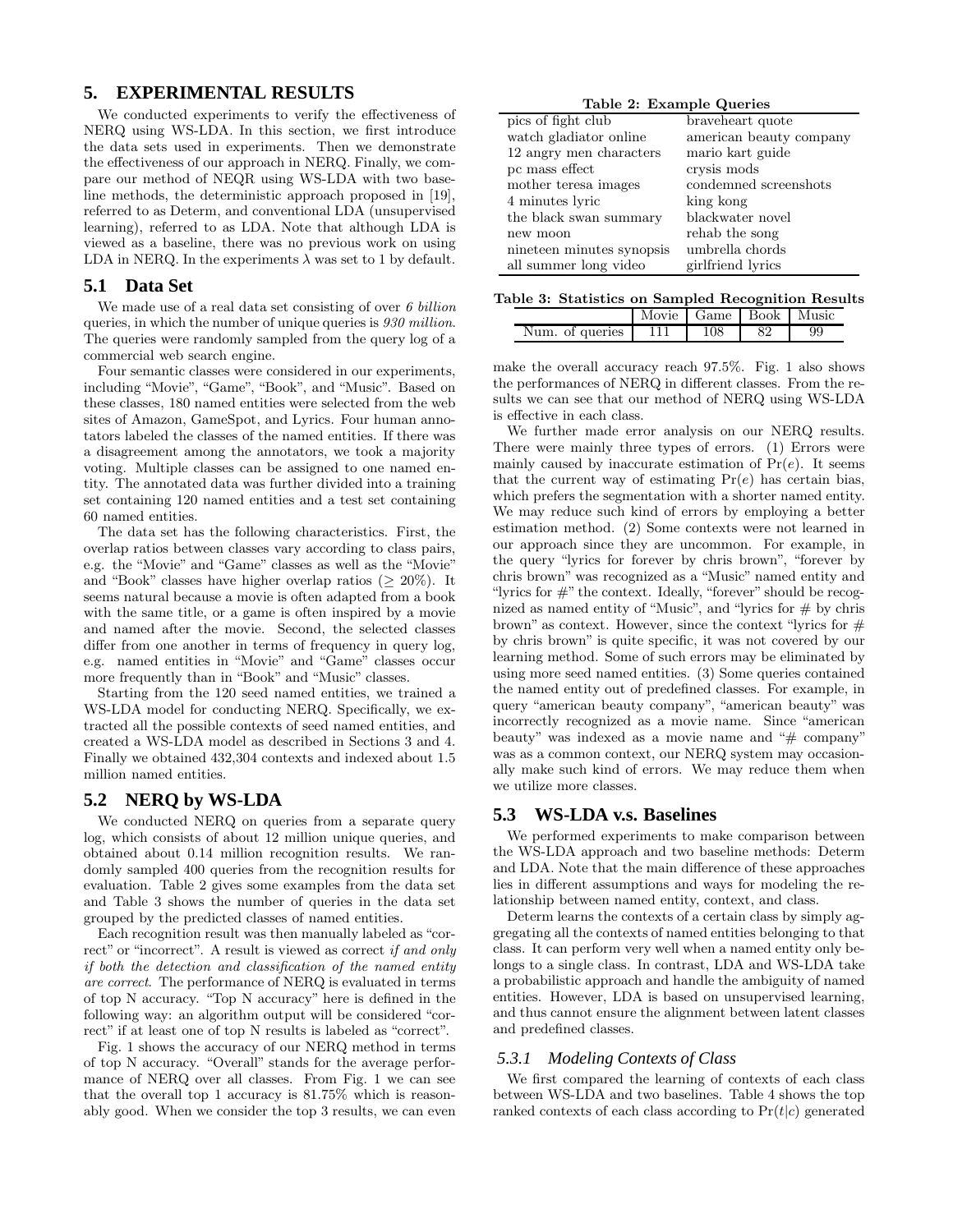

**Figure 1: NERQ Top N Accuracy on Test Data(%)**

by WS-LDA approach and baselines. From the results we can see that the quality of the top ranked contexts generated by Determ is not high. Take the "Movie" class as example, its top ranked contexts are mixed with the contexts of the "Game" class, e.g. "# games" or "free online # games". The reason is that there are many named entities belonging to both "Movie" and "Game" classes. However, Determ ignores the ambiguity and forcibly merges all the contexts of such named entities together. The results indicate that by taking a probabilistic approach, we can improve the quality of the learned contexts. Among the two topic model approaches, WS-LDA achieves better results than LDA, because it can leverage human supervision. Note here manual class alignment is performed to make it a fair comparison with LDA.

We further looked at the accuracy in ranking named entities by WS-LDA and Determ. In Determ, all the contexts of a class are called the signature of the class. Candidate named entities can then be ranked in each class based on the Jensen-Shannon similarity score [19] between all the contexts of the named entity and the signature of the class. For comparison, top 250 named entities ranked in each class generated by Determ and WS-LDA were evaluated. Each named entity was manually labeled as "correct" or "incorrect" regarding to class. In total, 2,000 named entities for the four predefined classes were annotated. We used "precision at rank N" [19] as the measure and obtained the results in Table 5. The results show that WS-LDA can significantly outperform Determ (p-value $< 0.01$ ). The results demonstrate that WS-LDA can learn the contexts of classes better than Determ.

#### *5.3.2 Class Prediction and Convergence Speed*

We next evaluated the accuracies of estimated probabilities  $Pr(c|e)$  in LDA and WS-LDA on the test data (i.e., 60) named entities). The overall class likelihood with respect to named entity e is calculated as  $\sum_{i=1}^{K} y_i \Pr(c_i|e)$ , where  $y_i$  takes 1 or 0 when the *i*-th class is or is not assigned to e. The overall class likelihood measures how consistent the machine predictions are with human labels. Fig.  $2(a)$ shows the results by LDA and WS-LDA over different runs in testing. The results indicate that WS-LDA significantly outperforms LDA. The average likelihood obtained by LDA is about 34.89, while the average likelihood obtained by WS-LDA is about 53.39. Here to avoid inaccurate manual class alignment in LDA, we enumerate  $K!$  possible alignments for LDA in each run and take the highest score as its result. It can be considered as the upper-bound of LDA. As shown in Fig. 2(a), the performance of LDA is quite unstable. It might be also related to the "local maximum" problem of LDA [5]. In contrast, WS-LDA model does not seem to suffer from the problem and can constantly produce high



**Figure 2: Comparisons between WS-LDA and LDA on (a) Overall Class Likelihood on Testing Set, (b) Convergence Speed on Training Set**

**Table 6: Average Class Likelihood on Testing Set v.s. Coefficient** λ

| oefficient | $\lambda$   0.01 |                             |  |       |
|------------|------------------|-----------------------------|--|-------|
|            | 20 Q2            | $35.92$   $53.39$   $53.22$ |  | 53.08 |

accuracy in prediction.

We also found that the convergence speed of training for WS-LDA is much faster than that for LDA. Fig. 2(b) shows numbers of iterations needed for convergence for the two methods. The average convergence speed of WS-LDA is 3 times faster than that of LDA. It might be due to the regulation from the soft constraint which makes the parameter space much smaller.

## **5.4 Supervision in WS-LDA**

We also tested how the coefficient  $\lambda$  (weight on soft constraints) affects the performance of WS-LDA. We set  $\lambda$  with different values from 0.01 to 100 and ran 10 trials under each setting. Table 6 shows the average class likelihood values on the testing set under different values of  $\lambda$ . The results indicate that increasing  $\lambda$  will help WS-LDA to predict class labels more accurately. It demonstrates the necessity of using the supervision in learning and the capability of WS-LDA in utilizing the information. While  $\lambda$  is small, the average class likelihood is unsurprisingly close to that of LDA. Moreover, when  $\lambda$  continues to increase, the convergence speed will decrease and the performance will drop. This is because the supervision is over emphasized.

## **6. CONCLUSIONS**

Named Entity Recognition in Query (NERQ) is potentially useful in many applications in web search. We have, for the first time, investigated the problem in this paper, and proposed employing a probabilistic approach to perform the task using query log and a topic model. We have proposed a new weakly supervised learning method for creating the topic model called WS-LDA, in which the topics of a document are assigned. Experimental results indicate that the proposed approach can accurately perform NERQ, and outperforms other baseline methods.

There are several issues which we plan to address in the future. In this paper, we have verified the effectiveness of our method in experiments in which there are only a small number of classes. We plan to add more classes and conduct the experiments. The proposed method focuses on singlenamed-entity queries. We want to design a more general model to handle more complicated queries.